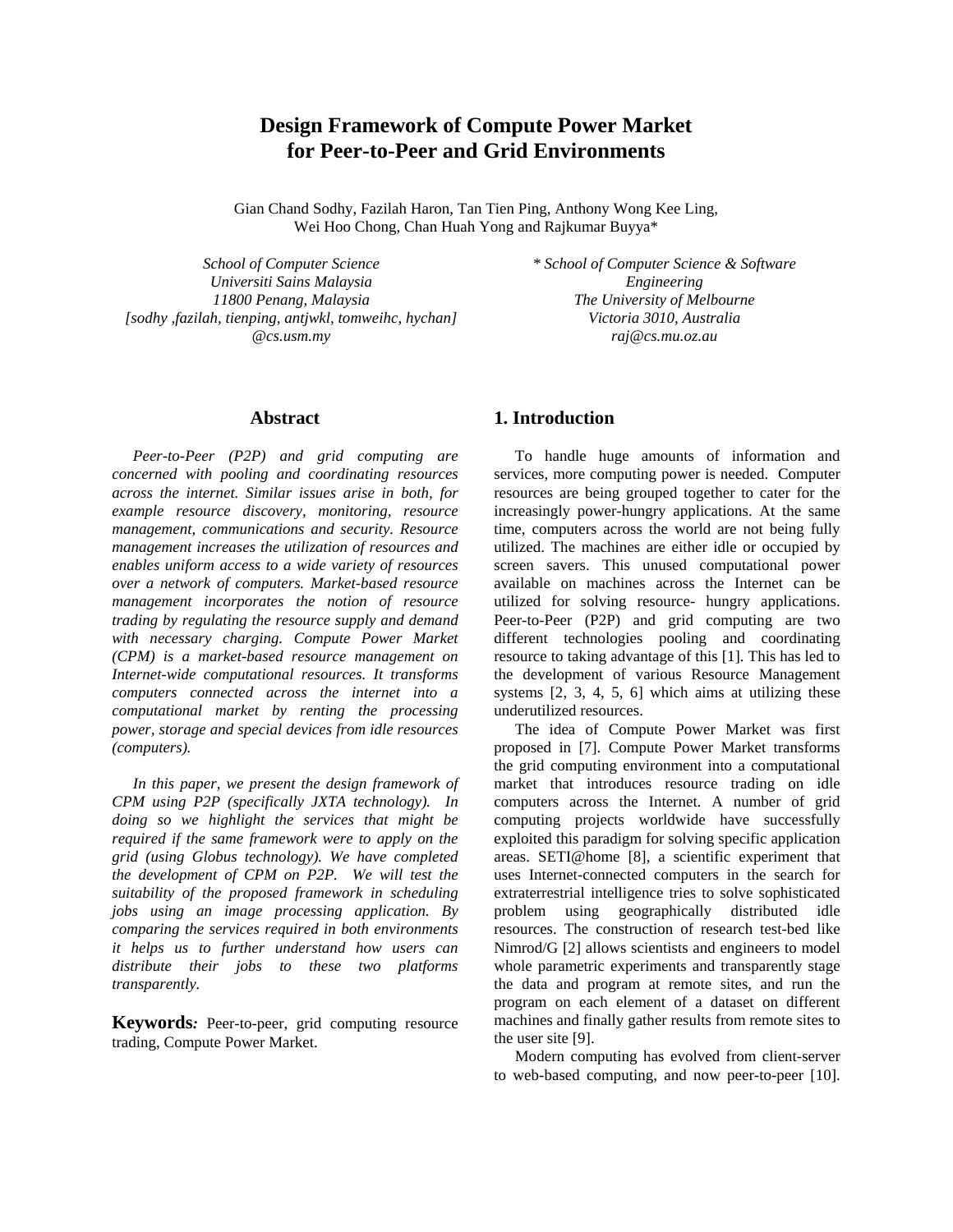Peer-to-peer (P2P) technology adopts a network-based computing style that neither excludes nor inherently depends on centralized control points. Thus, it manages to increase the utilization of the information, bandwidth and computing resources of the Internet. P2P is described by Fortune Magazine as one of the four technologies that will shape the Internet's future [11]. JXTA Technology, started by Sun Inc., it is opensource and co-developed by many other contributors from various fields who believed that JXTA will become the lingua franca for distributed computing that also uses peer-to-peer technology.

In the rest of this paper, we will briefly review several related works followed by the architecture design of CPM/P2P and experimental plan.

# **2. Related Work**

Java Market [12] is an effort to utilize wasted computational power using Java programming language and web technology. The goal of Java Market is to allow sharing of computational resources between heterogeneous machines over the Internet. An Internet user with different machine or operating system can contribute their computational resources or submit jobs to other machines over the Internet without having to install the entire system. They should be able to participate as long as they have a Java-capable Web browser. Java Market transforms user submitted Java applications into a Java applet and transfers it to a contributing machine and executes it using the web browser. Users do not need to modify existing code in order to submit it to the Java Market, provided it is in Java language.

Nimrod-G is an economic or market based resource management and scheduling system for a grid-enabled system [3]. Different from other systems, it emphasis on resource trading and quality of service based scheduling. Nimrod-G is built by incorporating the idea of market model, where resource owner can sell out their idle resources for usage by others. It is in contrast with the concept of utilizing free resources as popularize by seti@home. Besides that, Nimrod-G is utilizing the resources in grid, instead of normal generic computer as in seti@home. User of the system can specify deadline or budget that user willing to spend to complete a job. The system can perform resource reservation and negotiation so that user knows whether an experiment can be completed within the requirement set by user. Nimrod-G enables the creation parameter sweep application by using parameter sweep specification language. (Nimrod-G handles tasks related to resource discovery, mapping jobs to appropriate resources, data and code staging and gathering results from multiple Grid nodes back to the home node.) Nimrod-G allows service providers to contribute their resources to be used by others, and receive a reward in return.

Project JXTA helps to create a common platform that makes it simple and easy to build a wide range of distributed services and applications in which every device is addressable as a peer, and where peers can bridge from one domain into another [13]. JXTA technology leverages open standards like XML and Java technology that include the ability for shells to connect commands together using pipes to accomplish complex tasks. It builds up from a set of basic functions to support P2P applications.

JXTA technology comprises a set of protocols. Each protocol is defined by one or more messages exchanged among participants of the protocol. Each message has a pre-defined format, and may include various data fields. These protocols are defined to be independent of programming languages (can be implemented in C/C++, Java, Perl, etc.) and transport protocols (TCP/IP, HTTP, Bluetooth, etc.). The JXTA technology protocols standardize the manner in which peers:

- discover each other,
- self-organize into peer groups,
- advertise and discover network resources,
- communicate with each other, and
- monitor each other.

Globus architecture is the de facto standard for computational grid. Globus research focuses on issues associated with building the computational grid infrastructure and problems that arise in designing and developing applications that use grid services. The Globus project provides software tools that make it easier to build computational grids and grid-based applications. These tools are known as the Globus Toolkit. This toolkit is used by many organizations to build computational grids that can support their applications.

The Globus toolkit is an implementation of a "bag of services" architecture, which provides application and tool developers with a set of services. Each Globus toolkit component provides a basic service, such as security, communication, resource allocation, resource discovery and monitoring. Each core service defines an application program interface (API) that provides a uniform interface to a local service [14]. Meanwhile higher level services use core services to implement more complex global functionality. Different applications and tools can combine these services in different ways to construct "grid-enabled" systems.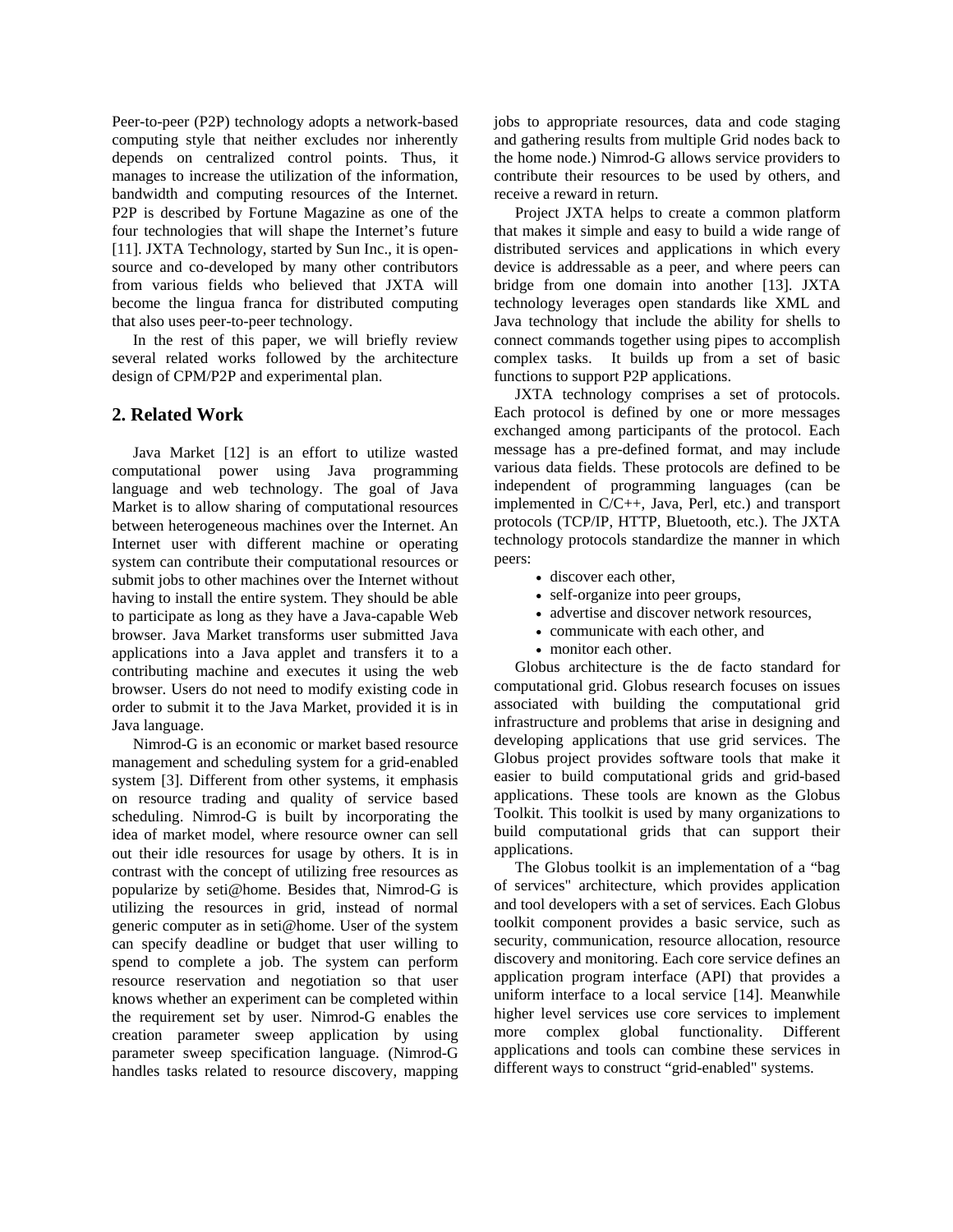# **3. The Enhanced Framework of CPM**

There are three basic entities in CPM, namely resource provider, resource consumer and the market as mentioned in our earlier paper [15]. These entities interact with one another via a set of utilities and services such as resource discovery, scheduling, job monitoring and accounting with the market as the mediator. Figure 1 shows the interaction among the different CPM components.

CPM agent has to be installed in both provider and consumer. It contains the fundamental services of CPM. The provider can use this agent to join a market and publish its resources. The agent on the consumer side will help discover available resources and select the resources that match consumer requirements. Provider and consumer do not interact with each other directly. Everything is handled by the CPM agent. This includes trading, job execution and issuing of bills. The market server contains an administrator which creates a market and maintains a market repository.



Figure 1: Interaction among CPM entities

There are four layers in the CPM, as shown in figure 2. Layer 1 connects geographically distributed computational devices across the Internet. Layer 2 is the middleware comprising JXTA or Globus protocols and security. Both JXTA and Globus provide similar

services, for example resource discovering service and communications service. These services are used by layer 3 – CPM core engine. The Core Engine layer contains the main components of CPM, which are scheduler, market server and accounting modules. The top layer contains application that makes use of CPM core engine.

| Layer 4<br>Applications                        | CPM Agent, compute<br>intensive application |
|------------------------------------------------|---------------------------------------------|
| Layer 3<br>CPM core<br>engine                  | Scheduler, Accounting,<br>Market Server     |
| Layer 2<br>P <sub>2</sub> P/Grid<br>middleware | <b>IXTA/Globus Protocols</b>                |
| Layer 1<br>P <sub>2</sub> P/Grid<br>fabric     | <b>Internet</b>                             |

Figure 2: CPM Framework for P2P and Grid **Environment** 

An essential part of the CPM framework is the core engine. It consists of three main components, which are market server, scheduler and accounting. We shall describe these components in terms of P2P and grid by highlighting the specific services required for each.

Market is a meeting point where resource providers publish their resources and consumers discover these providers. The implementation of market server in JXTA requires three essential functions, namely market manipulation, advertisement management and rendezvous, and market list management. Resource providers publish their resource information to the market through the advertisement, while consumer discovers these advertisements and selects the appropriate providers. The function of market manipulation module allows the creation, removal and joining of market. The advertisement management module manages the JXTA resource information, in addition to the existing available JXTA functions. For Globus protocol, Market server is managed using Monitoring and Discovery Service (MDS). Resource providers publish their resource information through Grid Resource Information Service (GRIS). GRIS can respond to queries for information about a local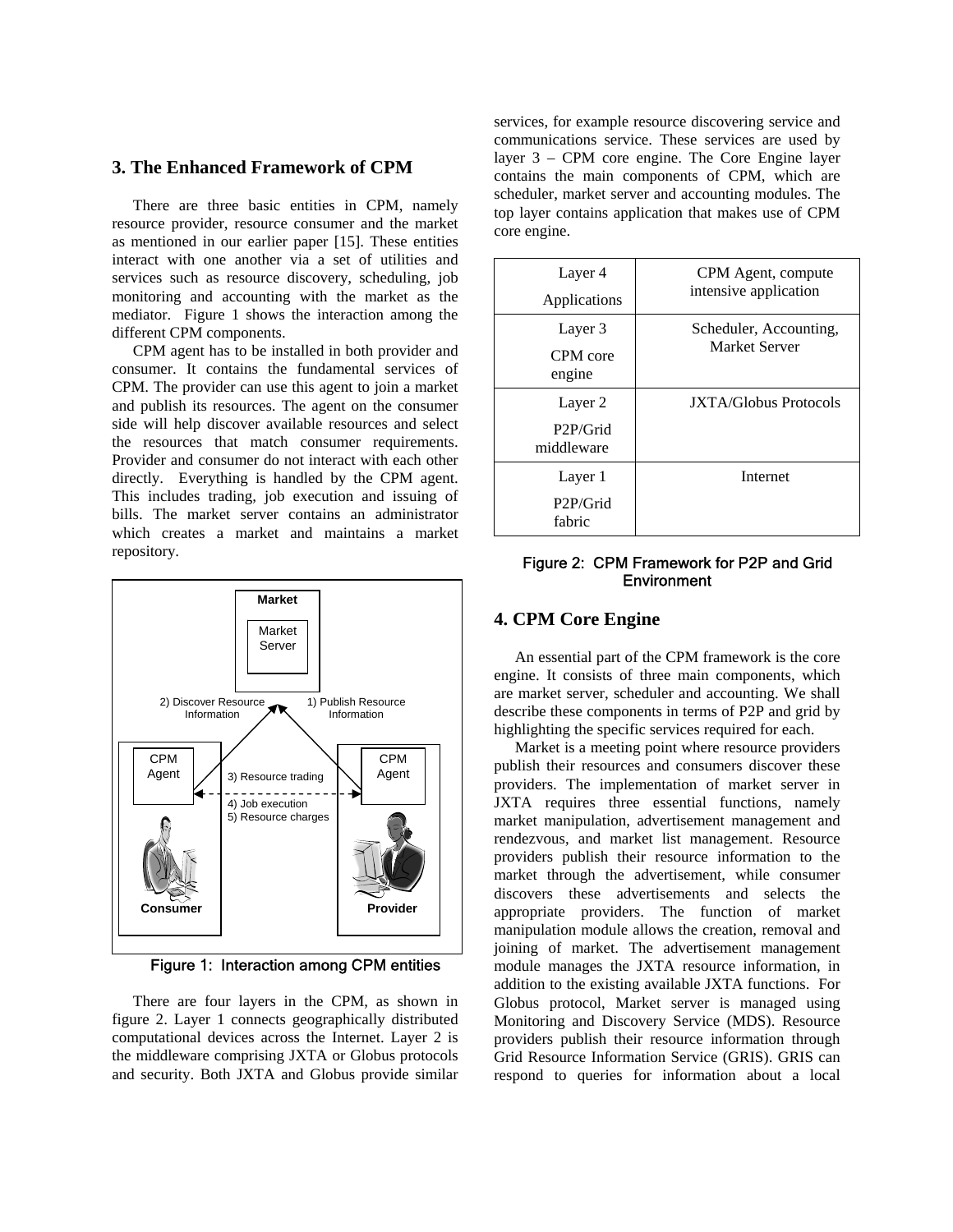machine. GRIS can be configured to register itself with aggregate directory services – Grid Index Information Service (GIIS) so that those services can in turn provide information about the machine to others. Thus, consumers may discover these resources through query to the either GRIS or GIIS.

The job scheduler consists of four main components, namely metascheduler, local scheduler, job monitoring and discovery. The relationship between metascheduler and local scheduler is like a master and worker. Metascheduler decides on the node where a task is allocated, based on a global scheduling policy and algorithm, but local scheduler may accept and chooses the sub job to run on the local system based on the system policy. Scheduling can be done based on deadline or cost constraint [16]. Multiple customers can schedule their job to multiple providers through virtual contract. Each contract describes one or more sub-jobs that customer requires provider to complete. Job Monitor component monitors the status of job and trigger metascheduler to reschedule if failure occurred. The discovery component is used for searching for available resource providers over the net. For JXTA Protocol, the discovery component makes use of JXTA Discovery Service to locate suitable resources. Meanwhile in Globus Protocol, MDS was used to discover the resources.

The accounting module remains the same in P2P and grid. This is due to the similarity of functionality and services. It consists of three components, namely updating database, reporting and billing. The accounting component works closely with scheduler. The scheduler invokes the accounting module before starting a job to log important information (resource cost, consumer information and etc) and after finishing a job to calculate total charges for the job. The calculation is based on resource cost and total execution time on provider machine. After calculating the charges, a summary of usage will be generated and send to consumer. All necessary information is kept in a database in both provider and consumer. This is to allow the provider to retrieve the overall resource rental information and the consumer to check the charges on submitted job. Figure 4 shows a scenario of a complete cycle of resource trading in CPM that we have developed. The scenario is applicable in both P2P and grid environment. The provider uses the CPM agent to discover and join a market. Then the agent will help the provider to publish information about its resources to the market. The resource information is stored in the market repository and maintained by the Market Server.

The consumer uses its agent to discover and join CPM market, as well as discover available resources in

the market. The agent will return a list of resources available, which the metascheduler will rank according to consumer defined optimization criteria. Once a provider is selected, a contract will be generated and sent to local scheduler (on provider machine). The trader component in both metascheduler and local scheduler will complete the price negotiation section. Once local scheduler accepts the contract, metascheduler transfers the job to the local scheduler. Local scheduler executes the job and returns the result to metascheduler. The scheduling information is logged (starting from the submission of job until the return of the result to consumer machine), and sent to the accounting service that will calculate the resource charges and bill the consumer. These modules are packaged and refined to create the top layer of CPM framework, the CPM Agent. In the future, the CPM core engine can be reused to create new application or adopted in other applications.



#### **5. Application and Experimental Plan**

We have developed a simple image processing application to test CPM on P2P environment. The application is used for segmenting object from an image using adaptive thresholding method [17].

Figure 5 shows the original image and also the resulted image after being processed with different mask size. The mask size is a parameter that can be changed to produce better segmented object. The larger the mask size the better the segmented object but the longer processing period it takes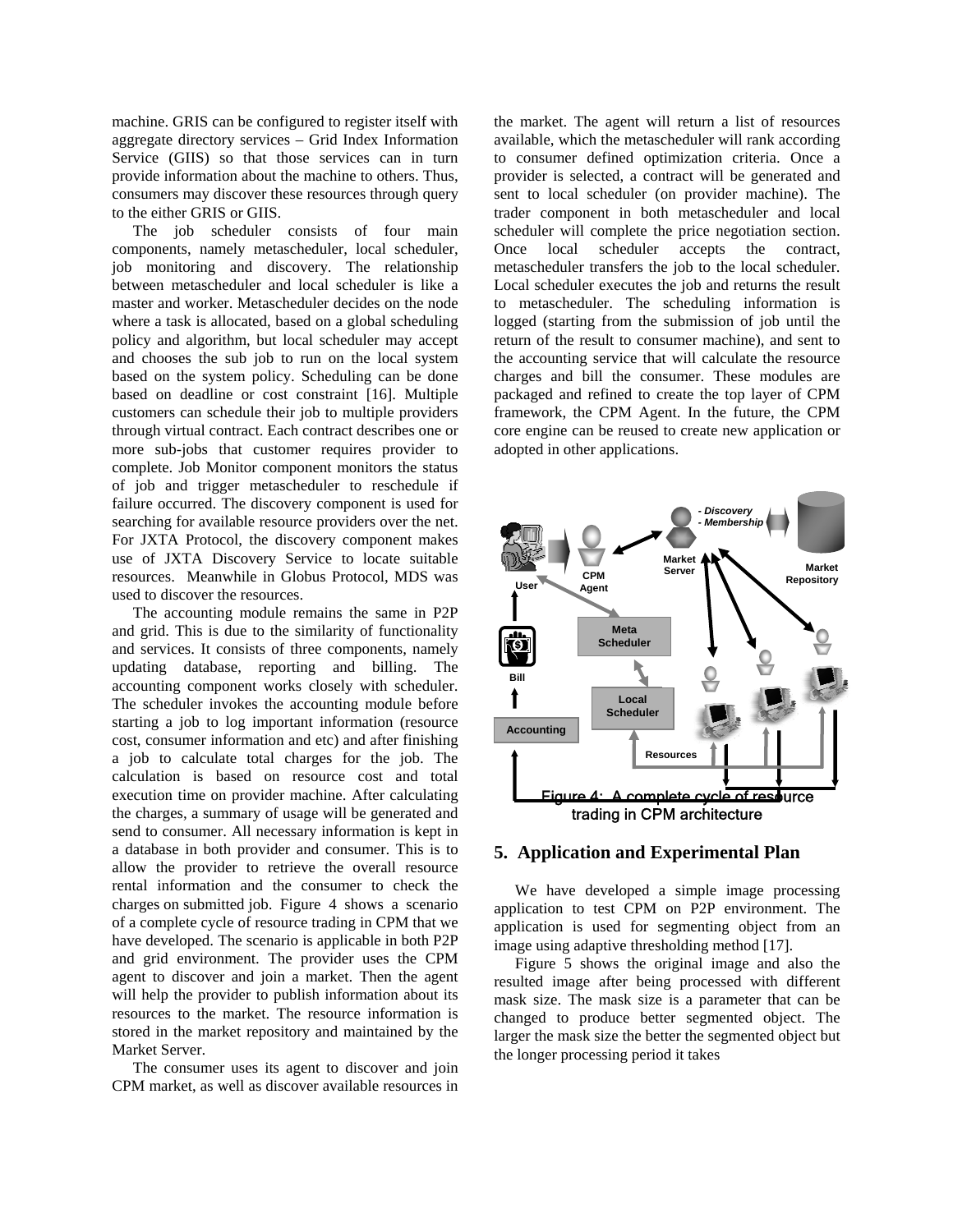The processing can be parallelized by dividing an image into several sections. The whole image is considered to be a job and each sections of the image correspond to a sub-job. For example, an image can be divided into four sections (top right, top left, bottom right and bottom left). This image is considered to be a job with four sub-jobs.

With this application, we hope to demonstrate the suitability of our proposed framework in P2P environment in scheduling job to providers under different cost and deadline, using cost and time optimization scheduling algorithm.



### Figure 5. Processed images with different mask size which have been resized.

# **6. Conclusion and Future Work**

We have implemented the proposed CPM framework in P2P environment. The development of the core CPM component has been completed and we will test the whole system using the image processing application. The next task is to implement the system under grid environment. We have also highlighted the suitability of the framework in grid and discussed how the existing system could be adopted on Globus using specific Globus services.

Our future work includes building of a super node which acts like a gateway for user to submit job to the entire platform transparently. This will increase the scalability of the whole architecture. Scheduler's scheduling algorithms need to be adjusted to allow job to be scheduled in these two environments in order to minimize the job completion time. Job monitoring component on the other hand has to be updated to allow management of job, so that job is completed accordingly. This will also involve changes to the accounting module, where the correct amount of cost needs to be recorded regardless of where the job is executed (either in P2P or grid).

On the provider side, local scheduler can be enhanced by allowing job reservation for customer with different price at different time for instance. Besides that, a module for monitoring provider's load will also be beneficial.

# **7. Acknowledgement**

We gratefully acknowledge the research grant provided by Universiti Sains Malaysia, Penang that has resulted in this article.

# **8. References**

[1] Ian Foster, Adriana Iamnitchi, On Death, Taxes, and the Convergence of Peer-to-Peer and Grid Computing, *2nd International Workshop on Peer-toPeer Systems (IPTPS'03)*, Berkeley, CA, Feb. 2003

[2] Rajkumar Buyya, David Abramson and Jonathan Giddy, "Nimrod/G: An Architecture for a Resource Management and Scheduling System in a Global Computational Grid Nimrod/G", *The 4th International Conference on High Performance Computing in Asia-Pacific Region (HPC Asia 2000),* Beijing, China, 2002.

[3] D. Angulo, I. Foster, C. Liu, and L. Yang, "Design and Evaluation of a Resource Selection Framework for Grid Applications", *Proceedings of IEEE International Symposium on High Performance Distributed Computing (HPDC-11),* Edinburgh, Scotland, July 2002.

[4] K. Czajkowski, A.K. Demir, C. Kesselman, M. Thiebaux, "Practical Resource Management for Grid-based Visual Exploration", *Proceedings of the Tenth International Symposium on High Performance Distributed Computing (HPDC-10), IEEE Press,* August 2001.

[5] I. Foster, C. Kesselman, C. Lee, R. Lindell, K. Nahrstedt, A. Roy, "A Distributed Resource Management Architecture that Supports Advance Reservations and Co-Allocation", *International Workshop on Quality of Service*, London, May 1999.

[6] K. Czajkowski, I. Foster, N. Karonis, C. Kesselman, S. Martin, W. Smith, S. Tuecke, "A Resource Management Architecture for Metacomputing Systems", *Proceedings of IPPS/SPDP '98 Workshop on Job Scheduling Strategies for Parallel Processing*, Florida, 1998

[7] Compute Power Market: Towards a Market-Oriented Grid, Rajkumar Buyya and Sudharshan Vazhkudai, *The First IEEE/ACM International Symposium on Cluster Computing*